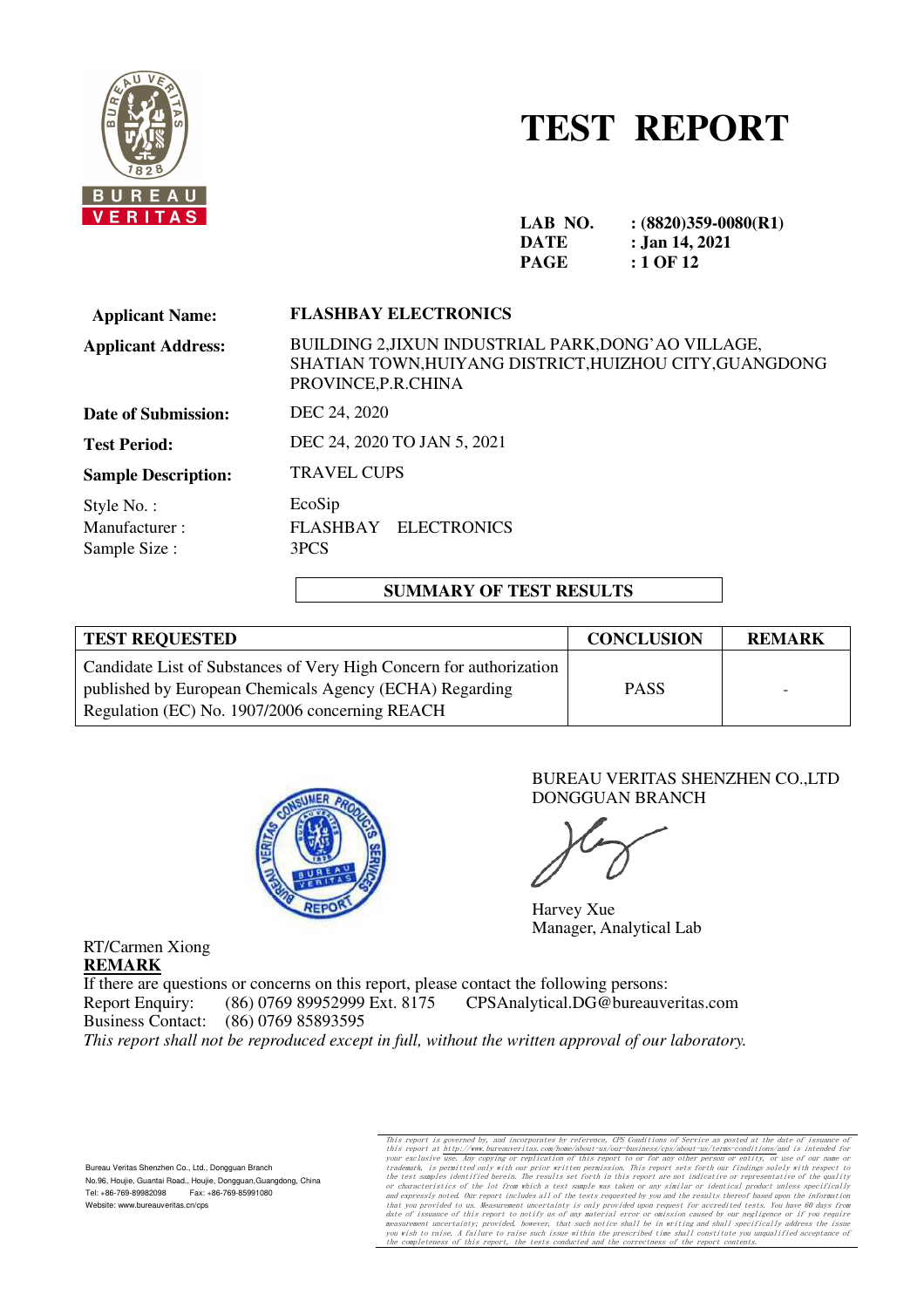

**LAB NO. : (8820)359-0080(R1) DATE : Jan 14, 2021 PAGE : 2 OF 12** 

**Photo of the Submitted Sample**

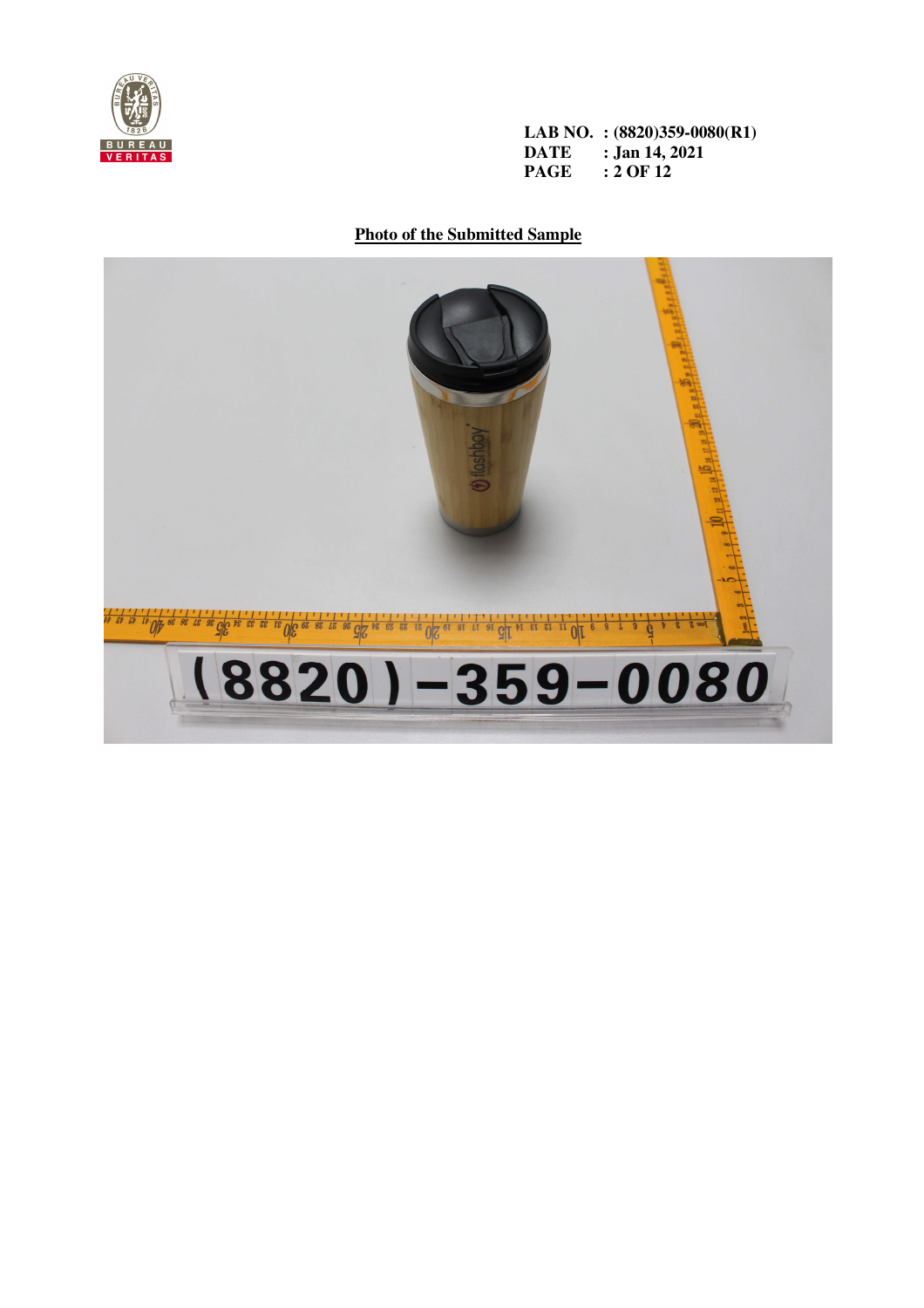

**LAB NO. : (8820)359-0080(R1) DATE : Jan 14, 2021 PAGE : 3 OF 12** 

#### **TEST RESULT**

## **Candidate List of Substances of Very High Concern for authorization published by European Chemicals Agency (ECHA) Regarding Regulation (EC) No. 1907/2006 concerning REACH**

| Test Method:    | Analysis is based on GC, LC, IC, ICP, with various detection techniques and UV. |                     |  |  |  |
|-----------------|---------------------------------------------------------------------------------|---------------------|--|--|--|
|                 |                                                                                 |                     |  |  |  |
| Test Item $(s)$ | Item / Component Description(s)                                                 | Location            |  |  |  |
|                 | Black soft plastic                                                              | Gasket, buckle, lid |  |  |  |
|                 | <b>Black plastic</b>                                                            | Lid                 |  |  |  |
| 3               | Translucent soft plastic                                                        | Washer, lid         |  |  |  |
| 4               | <b>Black</b> foam                                                               | Foam                |  |  |  |
|                 | Red/grey coated brown wood                                                      | Cup                 |  |  |  |
| b               | Silvery metal                                                                   | Cup                 |  |  |  |

| Maximum          | 0.1% (Each of Listed) |
|------------------|-----------------------|
| Allowable Limit: |                       |

|              | Result              |           |      |
|--------------|---------------------|-----------|------|
| Test Item(s) | Detected Analyte(s) | Conc.     | Unit |
| $1+2+3+4$    | <b>ND</b>           | <b>ND</b> | $\%$ |
|              | ND                  | <b>ND</b> | $\%$ |
|              | ND                  | <b>ND</b> | $\%$ |

Remark:

 $ND = Not detected$  ">" = Greater than  $mg/kg =$  milligram(s) per kilogram = ppm = part(s) per million  $% =$  percent 10000 mg/kg = 1 % Detection Limit: See Appendix I

- The list of Candidate List of Substances of Very High Concern for authorization published by European Chemicals Agency (ECHA) Regarding Regulation (EC) No. 1907/2006 concerning REACH and is summarized in table of appendix I.
- The composite test sample(s) of the submitted samples was prepared in the manner requested by the client, when subject to the test performed.
- This report is to Supersede BV(Dong guan) report No. (8820)359-0080 dated on Jan 5, 2021.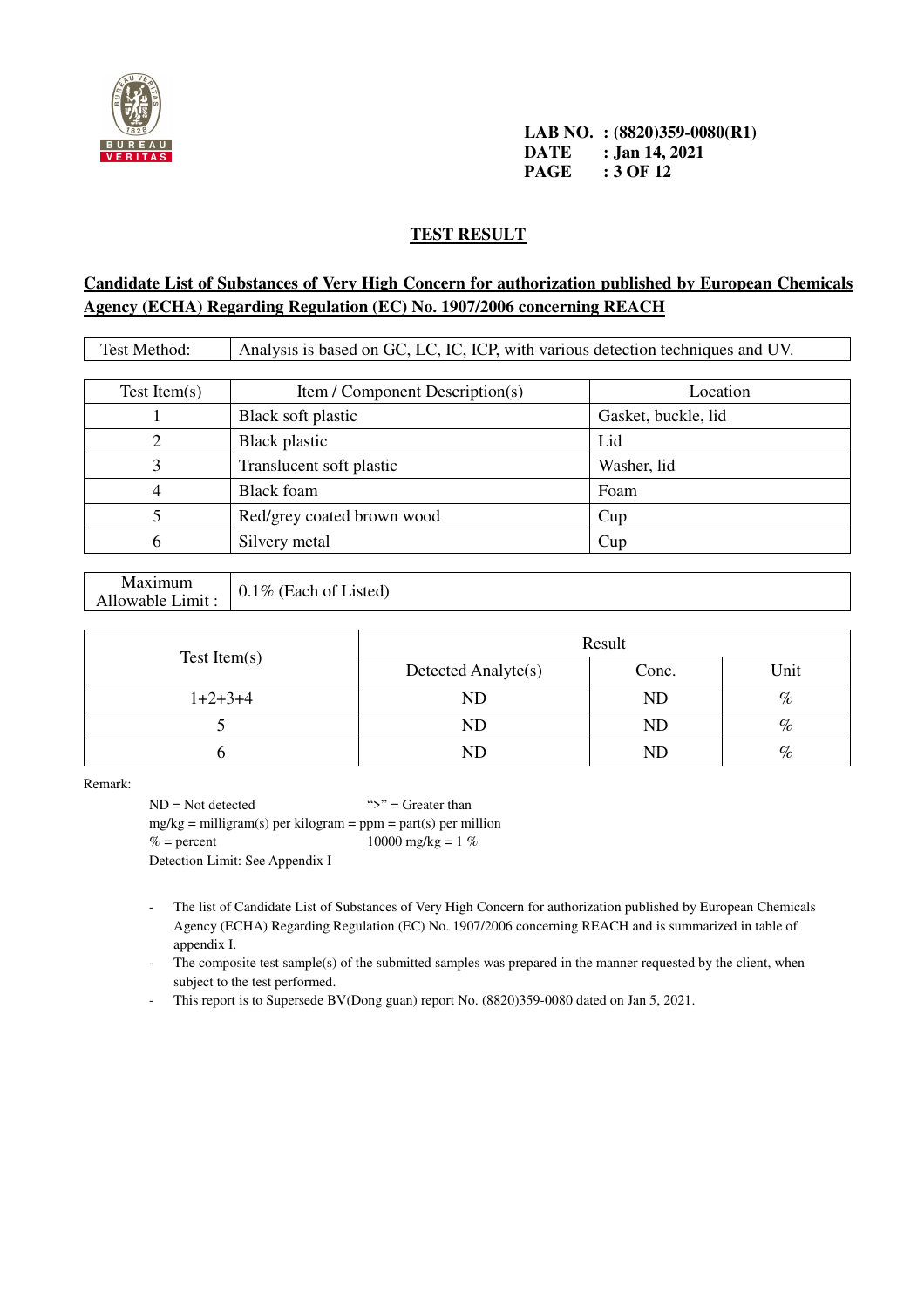

**LAB NO. : (8820)359-0080(R1) DATE : Jan 14, 2021 PAGE : 4 OF 12** 

## **APPENDIX I**

| No.    | Substance name                                                         | CAS No.                                                                                       | EC No.                | <b>Detection</b><br>Limit, % |
|--------|------------------------------------------------------------------------|-----------------------------------------------------------------------------------------------|-----------------------|------------------------------|
| 1      | Triethyl arsenate*                                                     | 15606-95-8                                                                                    | 427-700-2             | 0.01                         |
| 2      | Anthracene                                                             | $120 - 12 - 7$                                                                                | $204 - 371 - 1$       | 0.005                        |
| 3      | 4,4'-Diaminodiphenyl methane (MDA)                                     | 101-77-9                                                                                      | 202-974-4             | 0.005                        |
| 4      | Dibutyl phthalate (DBP)                                                | 84-74-2                                                                                       | 201-557-4             | 0.005                        |
| 5      | Cobalt dichloride*                                                     | 7646-79-9                                                                                     | 231-589-4             | 0.01                         |
| 6      | Diarsenic pentaoxide*                                                  | 1303-28-2                                                                                     | 215-116-9             | 0.01                         |
| $\tau$ | Diarsenic trioxide*                                                    | 1327-53-3                                                                                     | 215-481-4             | 0.01                         |
| 8      | Sodium dichromate*                                                     | 7789-12-0 <sup>(1)</sup> ,<br>$10588 - 01 - 9^{(2)}$                                          | 234-190-3             | 0.01                         |
| 9      | 5-tert-butyl-2,4,6-trinitro-m-xylene (musk xylene)                     | $81 - 15 - 2$                                                                                 | 201-329-4             | 0.005                        |
| 10     | Bis (2-ethylhexyl) phthalate (DEHP)                                    | $117 - 81 - 7$                                                                                | $204 - 211 - 0$       | 0.005                        |
|        | Hexabromo cyclododecane (HBCDD) and all major                          | $3194 - 55 - 6^{(3)}$ ,                                                                       | 247-148-4,            |                              |
|        | diastereoisomers identified:                                           | $25637 - 99 - 4(4)$                                                                           | 221-695-9             |                              |
| 11     | - HBCDD                                                                | 134237-50-6                                                                                   |                       | 0.005                        |
|        | - HBCDD                                                                | 134237-51-7                                                                                   | $\blacksquare$        |                              |
|        | - HBCDD<br>Alkanes, C10-13, chloro (Short Chain Chlorinated Paraffins) | 134237-52-8                                                                                   |                       |                              |
| 12     | (SCCP)                                                                 | 85535-84-8                                                                                    | 287-476-5             | 0.01                         |
| 13     | Bis(tributyltin)oxide(TBTO)**                                          | 56-35-9                                                                                       | 200-268-0             | 0.005                        |
| 14     | Lead hydrogen arsenate*                                                | 7784-40-9                                                                                     | 232-064-2             | 0.01                         |
| 15     | Benzyl butyl phthalate (BBP)                                           | 85-68-7                                                                                       | 201-622-7             | 0.005                        |
| 16     | 2,4-Dinitrotoluene                                                     | $121 - 14 - 2$                                                                                | 204-450-0             | 0.005                        |
| 17     | Anthracene oil                                                         | 90640-80-5                                                                                    | 292-602-7             | 0.01                         |
| 18     | Anthracene oil, anthracene paste, distn. Lights                        | 91995-17-4                                                                                    | 295-278-5             | 0.01                         |
| 19     | Anthracene oil, anthracene paste, anthracene fraction                  | 91995-15-2                                                                                    | 295-275-9             | 0.01                         |
| 20     | Anthracene oil, anthracene-low                                         | 90640-82-7                                                                                    | 292-604-8             | 0.01                         |
| 21     | Anthracene oil, anthracene paste                                       | 90640-81-6                                                                                    | 292-603-2             | 0.01                         |
| 22     | Diisobutyl phthalate                                                   | 84-69-5                                                                                       | 201-553-2             | 0.005                        |
| 23     | Lead chromate*                                                         | 7758-97-6                                                                                     | 231-846-0             | 0.01                         |
| 24     | Lead chromate molybdate sulfate red (C.I. Pigment Red 104)*            | 12656-85-8                                                                                    | 235-759-9             | 0.01                         |
| 25     | Lead sulfochromate yellow (C.I. Pigment Yellow34)*                     | 1344-37-2                                                                                     | 215-693-7             | 0.01                         |
| 26     | Tris(2-chloroethyl) phosphate                                          | 115-96-8                                                                                      | 204-118-5             | 0.005                        |
| 27     | Coal tar pitch, high temperature                                       | 65996-93-2                                                                                    | 266-028-2             | 0.01                         |
| 28     | Acrylamide                                                             | 79-06-1                                                                                       | 201-173-7             | 0.005                        |
| 29     | Trichloroethylene                                                      | 79-01-6                                                                                       | 201-167-4             | 0.005                        |
| 30     | Boric acid*                                                            | 10043-35-3,                                                                                   | 233-139-2,2           | 0.01                         |
| 31     | Disodium tetraborate, anhydrous*                                       | 11113-50-1<br>$1330 - 43 - 4^{(5)}$ ,<br>12179-04-3 <sup>(6)</sup> ,<br>$1303 - 96 - 4^{(7)}$ | 34-343-4<br>215-540-4 | 0.01                         |
| 32     | Tetraboron disodium heptaoxide, hydrate*                               | 12267-73-1                                                                                    | 235-541-3             | 0.01                         |
| 33     | Sodium chromate*                                                       | 7775-11-3                                                                                     | 231-889-5             | 0.01                         |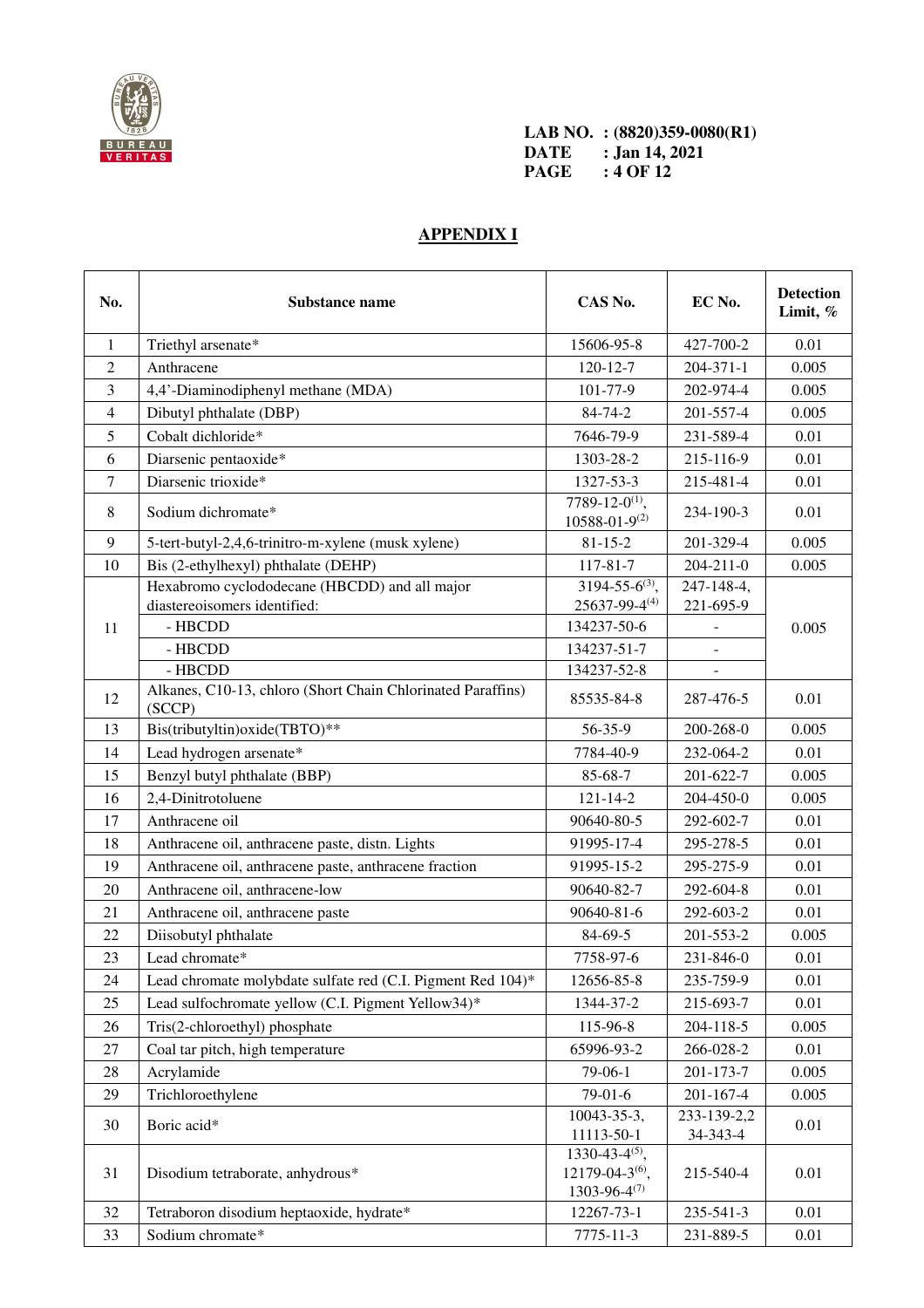

### **LAB NO. : (8820)359-0080(R1) DATE : Jan 14, 2021 PAGE : 5 OF 12**

| 34     | Potassium chromate*                                                                   | 7789-00-6                   | 232-140-5 | 0.01  |
|--------|---------------------------------------------------------------------------------------|-----------------------------|-----------|-------|
| 35     | Ammonium dichromate*                                                                  | 7789-09-5                   | 232-143-1 | 0.01  |
| 36     | Potassium dichromate*                                                                 | 7778-50-9                   | 231-906-6 | 0.01  |
| 37     | Cobalt(II) sulphate*                                                                  | 10124-43-3                  | 233-334-2 | 0.01  |
| 38     | Cobalt(II) dinitrate*                                                                 | 10141-05-6                  | 233-402-1 | 0.01  |
| 39     | $Cobalt(II)$ carbonate*                                                               | 513-79-1                    | 208-169-4 | 0.01  |
| 40     | Cobalt(II) diacetate*                                                                 | 71-48-7                     | 200-755-8 | 0.01  |
| 41     | 2-Methoxyethanol                                                                      | 109-86-4                    | 203-713-7 | 0.005 |
| 42     | 2-Ethoxyethanol                                                                       | 110-80-5                    | 203-804-1 | 0.005 |
| 43     | Chromium trioxide*                                                                    | 1333-82-0                   | 215-607-8 | 0.01  |
|        | Acid generated from chromium trioxide and their oligomers:                            |                             |           |       |
|        | Chromic acid*                                                                         | 7738-94-5                   | 231-801-5 |       |
| 44     | Dichromic acid*                                                                       | 13530-68-2                  | 236-881-5 | 0.01  |
|        | Oligomers of chromic acid and dichromic acid*                                         |                             |           |       |
| 45     | 2-Ethoxyethyl acetate                                                                 | $111 - 15 - 9$              | 203-839-2 | 0.005 |
| 46     | Strontium Chromate*                                                                   | 7789-06-2                   | 232-142-6 | 0.01  |
| 47     | 1,2-benzenedicarboxylic acid, di-C7-11 branched alkyl ester<br>and linear alkyl ester | 68515-42-4                  | 271-084-6 | 0.005 |
| 48     | Hydrazine                                                                             | $302 - 01 - 2$<br>7803-57-8 | 206-114-9 | 0.005 |
| 49     | 1-Methyl-2-pyrrolidone                                                                | 872-50-4                    | 212-828-1 | 0.005 |
| 50     | 1,2,3-trichloropropane                                                                | $96 - 18 - 4$               | 202-486-1 | 0.005 |
| 51     | 1,2-benzenedicarboxylic acid, di-C6-8-branched alkyl ester,<br>C7-rich (DIHP)         | 71888-89-6                  | 276-158-1 | 0.005 |
| 52     | Dichromium tris(chromate)*                                                            | 24613-89-6                  | 246-356-2 | 0.01  |
| 53     | Potassium hydroxyoctaoxodizincatedi-chromate*                                         | 11103-86-9                  | 234-329-8 | 0.01  |
| 54     | Pentazinc chromate octahydroxide*                                                     | 49663-84-5                  | 256-418-0 | 0.01  |
| 55     | Formaldehyde, oligomeric reaction products with aniline<br>(technical MDA)            | 25214-70-4                  | 500-036-1 | 0.005 |
| 56     | Bis(2-methoxyethyl) phthalate                                                         | 117-82-8                    | 204-212-6 | 0.005 |
| 57     | 2-Methoxyaniline; o-Anisidine                                                         | $90 - 04 - 0$               | 201-963-1 | 0.005 |
| 58     | 4-(1,1,3,3-tetramethylbutyl)phenol, (4-tert-Octylphenol)                              | 140-66-9                    | 205-426-2 | 0.005 |
| 59     | 1,2-Dichloroethane                                                                    | 107-06-2                    | 203-458-1 | 0.005 |
| 60     | Bis(2-methoxyethyl) ether                                                             | 111-96-6                    | 203-924-4 | 0.005 |
| 61     | Arsenic acid*                                                                         | 7778-39-4                   | 231-901-9 | 0.01  |
| 62     | Calcium arsenate*                                                                     | 7778-44-1                   | 231-904-5 | 0.01  |
| 63     | Trilead diarsenate*                                                                   | 3687-31-8                   | 222-979-5 | 0.01  |
| 64     | N,N-dimethylacetamide (DMAC)                                                          | 127-19-5                    | 204-826-4 | 0.005 |
| 65     | 2,2'-dichloro-4,4'-methylenedianiline (MOCA)                                          | $101 - 14 - 4$              | 202-918-9 | 0.005 |
| 66     | Phenolphthalein                                                                       | 77-09-8                     | 201-004-7 | 0.005 |
| 67     | Lead azide, Lead diazide*                                                             | 13424-46-9                  | 236-542-1 | 0.01  |
| 68     | Lead styphnate*                                                                       | 15245-44-0                  | 239-290-0 | 0.01  |
| 69     | Lead dipicrate*                                                                       | 6477-64-1                   | 229-335-2 | 0.01  |
| 70     | Aluminosilicate, Refractory Ceramic Fibres*a                                          | Index no. 650-017-00-8      |           | 0.01  |
| 71     | Zirconia Aluminosilicate, Refractory Ceramic Fibres*b                                 | Index no. 650-017-00-8      |           | 0.01  |
| $72\,$ | 1,2-bis(2-methoxyethoxy)ethane(TEGDME; triglyme)                                      | 112-49-2                    | 203-977-3 | 0.005 |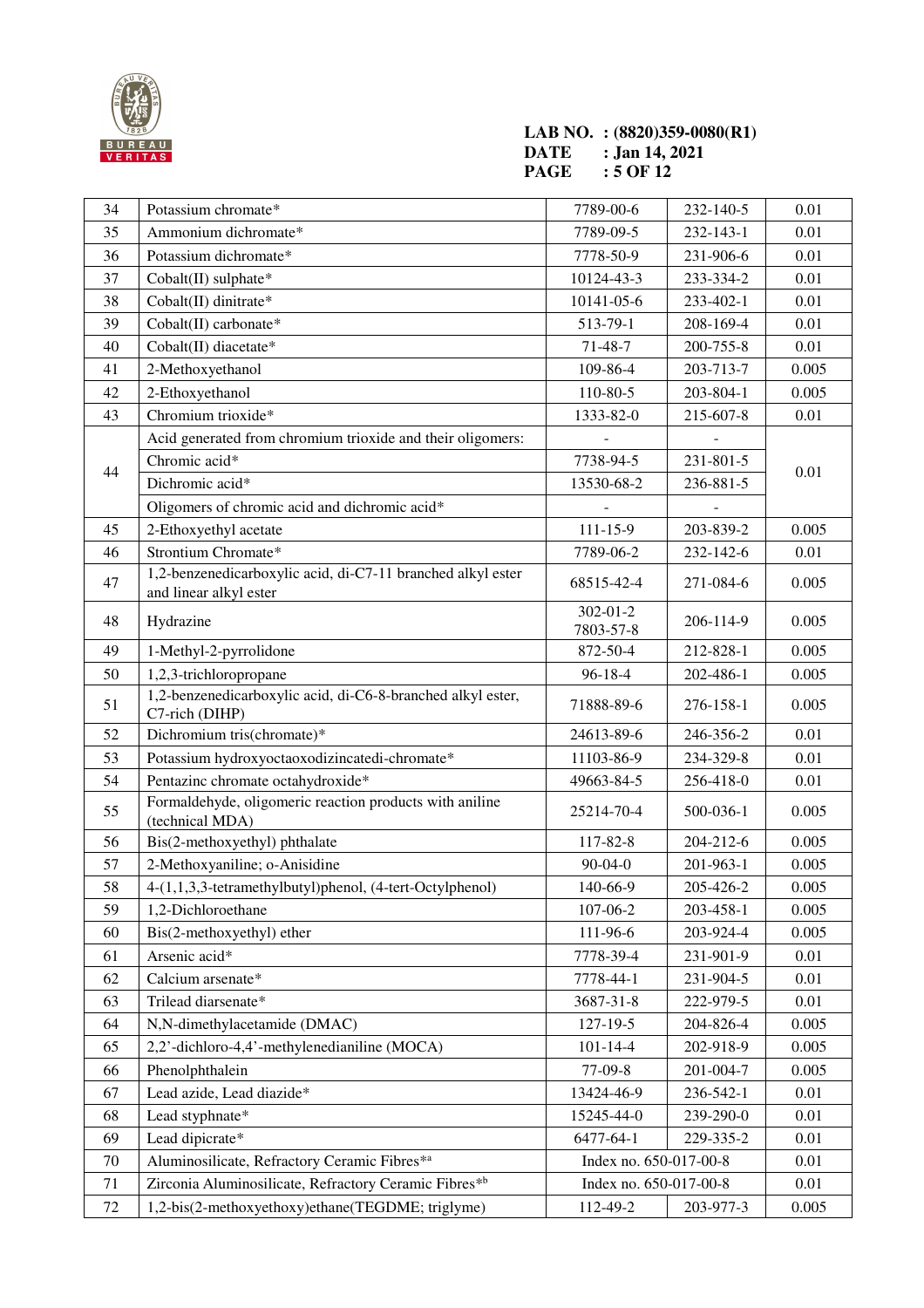

#### **LAB NO. : (8820)359-0080(R1) DATE : Jan 14, 2021 PAGE : 6 OF 12**

| 73  | 1,2-dimethoxyethane; ethylene glycol dimethyl ether<br>(EGDME)                                                                                                                                                                                                                                 | $110-71-4$     | 203-794-9 | 0.005 |
|-----|------------------------------------------------------------------------------------------------------------------------------------------------------------------------------------------------------------------------------------------------------------------------------------------------|----------------|-----------|-------|
| 74  | Diboron trioxide*                                                                                                                                                                                                                                                                              | 1303-86-2      | 215-125-8 | 0.01  |
| 75  | Formamide                                                                                                                                                                                                                                                                                      | $75 - 12 - 7$  | 200-842-0 | 0.01  |
| 76  | Lead(II) bis(methanesulfonate)*                                                                                                                                                                                                                                                                | 17570-76-2     | 401-750-5 | 0.01  |
| 77  | TGIC $(1,3,5$ -tris $(oxiranylmethyl)$ -1,3,5-triazine-2,4,6 $(1H,3H,5)$<br>$H$ -trione) <sup>§</sup>                                                                                                                                                                                          | 2451-62-9      | 219-514-3 | 0.005 |
| 78  | $\beta$ -TGIC (1,3,5-tris[(2S and<br>2R)-2,3-epoxypropyl]-1,3,5-triazine-2,4,6-(1H,3H,5H)-trione)                                                                                                                                                                                              | 59653-74-6     | 423-400-0 | 0.005 |
| 79  | 4,4'-bis(dimethylamino)benzophenone (Michler's ketone)                                                                                                                                                                                                                                         | 90-94-8        | 202-027-5 | 0.005 |
| 80  | N,N,N',N'-tetramethyl-4,4'-methylenedianiline (Michler's<br>base)                                                                                                                                                                                                                              | $101 - 61 - 1$ | 202-959-2 | 0.005 |
| 81  | [4-[4,4'-bis(dimethylamino)benzhydrylidene]cyclohexa-2,5-di<br>en-1-ylidene]dimethylammonium chloride(C.I. Basic Violet 3)<br>C.I.                                                                                                                                                             | 548-62-9       | 208-953-6 | 0.005 |
| 82  | [4-[[4-anilino-1-naphthyl][4-(dimethylamino)phenyl]methylen<br>e]cyclohexa-2,5-dien-1-ylidene] dimethylammonium chloride<br>(C.I. Basic Blue 26)                                                                                                                                               | 2580-56-5      | 219-943-6 | 0.005 |
| 83  | $\alpha, \alpha$ -Bis[4-(dimethylamino)phenyl]-4(phenylamino)naphthalen<br>e-1-methanol (C.I. Solvent Blue 4)                                                                                                                                                                                  | 6786-83-0      | 229-851-8 | 0.01  |
| 84  | 4,4'-bis(dimethylamino)-4"-(methylamino)trityl alcohol                                                                                                                                                                                                                                         | $561 - 41 - 1$ | 209-218-2 | 0.005 |
| 85  | Bis(pentabromophenyl) ether (DecaBDE)                                                                                                                                                                                                                                                          | 1163-19-5      | 214-604-9 | 0.005 |
| 86  | N,N-dimethylformamide; dimethyl formamide                                                                                                                                                                                                                                                      | $68-12-2$      | 200-679-5 | 0.005 |
| 87  | Methoxy acetic acid                                                                                                                                                                                                                                                                            | 625-45-6       | 210-894-6 | 0.005 |
| 88  | Dibutyltin dichloride $(DBT)^{\phi}$                                                                                                                                                                                                                                                           | 683-18-1       | 211-670-0 | 0.01  |
| 89  | 1,2-Diethoxyethane                                                                                                                                                                                                                                                                             | $629 - 14 - 1$ | 211-076-1 | 0.005 |
|     | Hexahydro-2-benzofuran-1,3-dione (HHPA)                                                                                                                                                                                                                                                        | 85-42-7        | 201-604-9 |       |
| 90  | cis-cyclohexane-1,2-dicarboxylic anhydride                                                                                                                                                                                                                                                     | 13149-00-3     | 236-086-3 | 0.01  |
|     | trans-cyclohexane-1,2-dicarboxylic anhydride                                                                                                                                                                                                                                                   | 14166-21-3     | 238-009-9 |       |
|     | Hexahydromethylphathalic anhydride                                                                                                                                                                                                                                                             | 25550-51-0     | 247-094-1 |       |
| 91  | Hexahydro-4-methylphathalic anhydride                                                                                                                                                                                                                                                          | 19438-60-9     | 243-072-0 | 0.01  |
|     | Hexahydro-1-methylphathalic anhydride                                                                                                                                                                                                                                                          | 48122-14-1     | 256-356-4 |       |
|     | Hexahydro-3-methylphathalic anhydride                                                                                                                                                                                                                                                          | 57110-29-9     | 260-566-1 |       |
| 92  | 4-Nonylphenol, branched and linear - substances with a linear<br>and/or branched alkyl chain with a carbon number of 9<br>covalently bound in position 4 to phenol, covering also<br>UVCB- and well-defined substances which include any of the<br>individual isomers or a combination thereof |                |           | 0.005 |
| 93  | Heptacosafluorotetradecanoic acid                                                                                                                                                                                                                                                              | 376-06-7       | 206-803-4 | 0.005 |
| 94  | 1,2-Benzenedicarboxylic acid, dipentylester, branched and<br>linear <sup>+</sup>                                                                                                                                                                                                               | 84777-06-0     | 284-032-2 | 0.005 |
| 95  | Henicosafluoroundecanoic acid                                                                                                                                                                                                                                                                  | 2058-94-8      | 218-165-4 | 0.005 |
| 96  | N-pentyl-isopentylphtalate (iPnPP) <sup>+</sup>                                                                                                                                                                                                                                                | 776297-69-9    |           | 0.005 |
| 97  | Pentacosafluorotridecanoic acid                                                                                                                                                                                                                                                                | 72629-94-8     | 276-745-2 | 0.005 |
| 98  | 4-(1,1,3,3-tetramethylbutyl)phenol, ethoxylated - covering<br>well-defined substances and UVCB substances, polymers and<br>homologues                                                                                                                                                          |                |           | 0.005 |
| 99  | Tricosafluorododecanoic acid                                                                                                                                                                                                                                                                   | $307 - 55 - 1$ | 206-203-2 | 0.005 |
| 100 | Lead bis(tetrafluoroborate)*                                                                                                                                                                                                                                                                   | 13814-96-5     | 237-486-0 | 0.01  |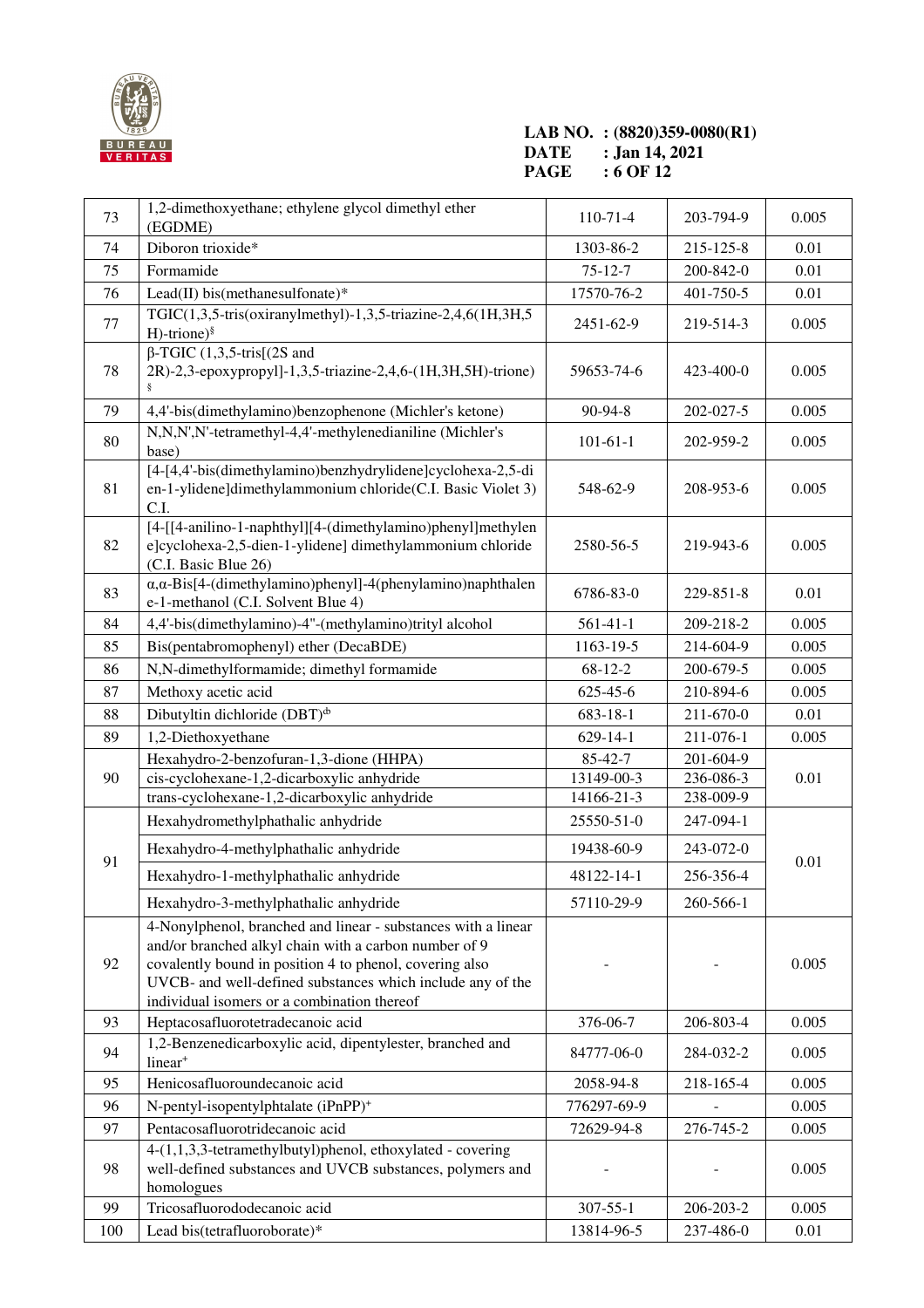

#### **LAB NO. : (8820)359-0080(R1) DATE : Jan 14, 2021 PAGE : 7 OF 12**

| 101 | Lead tetroxide (orange lead)*                                                                                                                                                                                                                                                                   | 1314-41-6      | 215-235-6 | 0.01     |
|-----|-------------------------------------------------------------------------------------------------------------------------------------------------------------------------------------------------------------------------------------------------------------------------------------------------|----------------|-----------|----------|
| 102 | Diethyl sulphate                                                                                                                                                                                                                                                                                | $64 - 67 - 5$  | 200-589-6 | 0.005    |
| 103 | Dinoseb                                                                                                                                                                                                                                                                                         | 88-85-7        | 201-861-7 | 0.005    |
| 104 | Lead Titanium Zirconium Oxide*                                                                                                                                                                                                                                                                  | 12626-81-2     | 235-727-4 | 0.01     |
| 105 | Acetic acid, lead salt, basic*                                                                                                                                                                                                                                                                  | 51404-69-4     | 257-175-3 | 0.01     |
| 106 | Furan                                                                                                                                                                                                                                                                                           | 110-00-9       | 203-727-3 | 0.01     |
| 107 | N-methylacetamide                                                                                                                                                                                                                                                                               | $79-16-3$      | 201-182-6 | 0.005    |
| 108 | o-Toluidine; 2-Aminotoluene                                                                                                                                                                                                                                                                     | 95-53-4        | 202-429-0 | 0.005    |
| 109 | 3-ethyl-2-methyl-2-(3-methylbutyl)-1,3-oxazolidine                                                                                                                                                                                                                                              | 143860-04-2    | 421-150-7 | 0.01     |
| 110 | 4,4'-oxydianiline and its salts                                                                                                                                                                                                                                                                 | $101 - 80 - 4$ | 202-977-0 | 0.005    |
| 111 | [Phthalato(2-)]dioxotrilead (Dibasic lead phthalate)*                                                                                                                                                                                                                                           | 69011-06-9     | 273-688-5 | 0.01     |
| 112 | Lead titanium trioxide*                                                                                                                                                                                                                                                                         | 12060-00-3     | 235-038-9 | 0.01     |
| 113 | Lead oxide sulphate*                                                                                                                                                                                                                                                                            | 12036-76-9     | 234-853-7 | 0.01     |
| 114 | Lead dinitrate*                                                                                                                                                                                                                                                                                 | 10099-74-8     | 233-245-9 | 0.01     |
| 115 | 4-Aminoazobenzene; 4-Phenylazoaniline                                                                                                                                                                                                                                                           | $60 - 09 - 3$  | 200-453-6 | 0.005    |
| 116 | Lead cyanamidate*                                                                                                                                                                                                                                                                               | 20837-86-9     | 244-073-9 | 0.01     |
| 117 | Tetralead trioxide sulphate*                                                                                                                                                                                                                                                                    | 12202-17-4     | 235-380-9 | 0.01     |
| 118 | 4-methyl-m-phenylenediamine (2,4-toluene-diamine)                                                                                                                                                                                                                                               | 95-80-7        | 202-453-1 | 0.005    |
| 119 | Pyrochlore, antimony lead yellow*                                                                                                                                                                                                                                                               | 8012-00-8      | 232-382-1 | 0.01     |
| 120 | Trilead bis(carbonate)dihydroxide (basic lead carbonate)*                                                                                                                                                                                                                                       | 1319-46-6      | 215-290-6 | 0.01     |
| 121 | Dimethyl sulphate                                                                                                                                                                                                                                                                               | $77 - 78 - 1$  | 201-058-1 | 0.005    |
| 122 | Dioxobis(stearato)trilead*                                                                                                                                                                                                                                                                      | 12578-12-0     | 235-702-8 | 0.01     |
| 123 | Silicic acid, barium salt, lead-doped*                                                                                                                                                                                                                                                          | 68784-75-8     | 272-271-5 | 0.01     |
| 124 | Biphenyl-4-ylamine                                                                                                                                                                                                                                                                              | $92 - 67 - 1$  | 202-177-1 | 0.005    |
| 125 | Lead oxide (lead monoxide)*                                                                                                                                                                                                                                                                     | 1317-36-8      | 215-267-0 | 0.01     |
| 126 | Pentalead tetraoxide sulphate*                                                                                                                                                                                                                                                                  | 12065-90-6     | 235-067-7 | 0.01     |
| 127 | Propylene oxide; 1,2-epoxypropane; methyloxirane                                                                                                                                                                                                                                                | 75-56-9        | 200-879-2 | 0.01     |
| 128 | Silicic acid, lead salt*                                                                                                                                                                                                                                                                        | 11120-22-2     | 234-363-3 | 0.01     |
| 129 | Trilead dioxide phosphonate*                                                                                                                                                                                                                                                                    | 12141-20-7     | 235-252-2 | 0.01     |
| 130 | o-aminoazotoluene                                                                                                                                                                                                                                                                               | 97-56-3        | 202-591-2 | 0.005    |
| 131 | 1-bromopropane                                                                                                                                                                                                                                                                                  | 106-94-5       | 203-445-0 | $0.01\,$ |
| 132 | 6-methoxy-m-toluidine (p-cresidine)                                                                                                                                                                                                                                                             | $120 - 71 - 8$ | 204-419-1 | 0.005    |
| 133 | 4,4'-methylenedi-o-toluidine                                                                                                                                                                                                                                                                    | 838-88-0       | 212-658-8 | 0.005    |
| 134 | Tetraethyllead*                                                                                                                                                                                                                                                                                 | 78-00-2        | 201-075-4 | 0.01     |
| 135 | Sulfurous acid, lead salt, dibasic*                                                                                                                                                                                                                                                             | 62229-08-7     | 263-467-1 | 0.01     |
| 136 | Fatty acids, C16-18, lead salts*                                                                                                                                                                                                                                                                | 91031-62-8     | 292-966-7 | 0.01     |
| 137 | Diisopentylphthalate <sup>+</sup>                                                                                                                                                                                                                                                               | $605 - 50 - 5$ | 210-088-4 | 0.005    |
| 138 | Diazene-1,2-dicarboxamide (C,C'-azodi(formamide))                                                                                                                                                                                                                                               | 123-77-3       | 204-650-8 | 0.01     |
| 139 | Cadmium*                                                                                                                                                                                                                                                                                        | 7440-43-9      | 231-152-8 | 0.01     |
| 140 | Cadmium oxide*                                                                                                                                                                                                                                                                                  | 1306-19-0      | 215-146-2 | 0.01     |
| 141 | Dipentyl phthalate (DPP) <sup>+</sup>                                                                                                                                                                                                                                                           | $131 - 18 - 0$ | 205-017-9 | 0.005    |
| 142 | 4-Nonylphenol, branched and linear, ethoxylated [substances<br>with a linear and/or branched alkyl chain with a carbon<br>number of 9 covalently bound in position 4 to phenol,<br>ethoxylated covering UVCB- and well-defined substances,<br>polymers and homologues, which include any of the |                |           | 0.005    |
|     | individual isomers and/or combinations thereof]                                                                                                                                                                                                                                                 |                |           |          |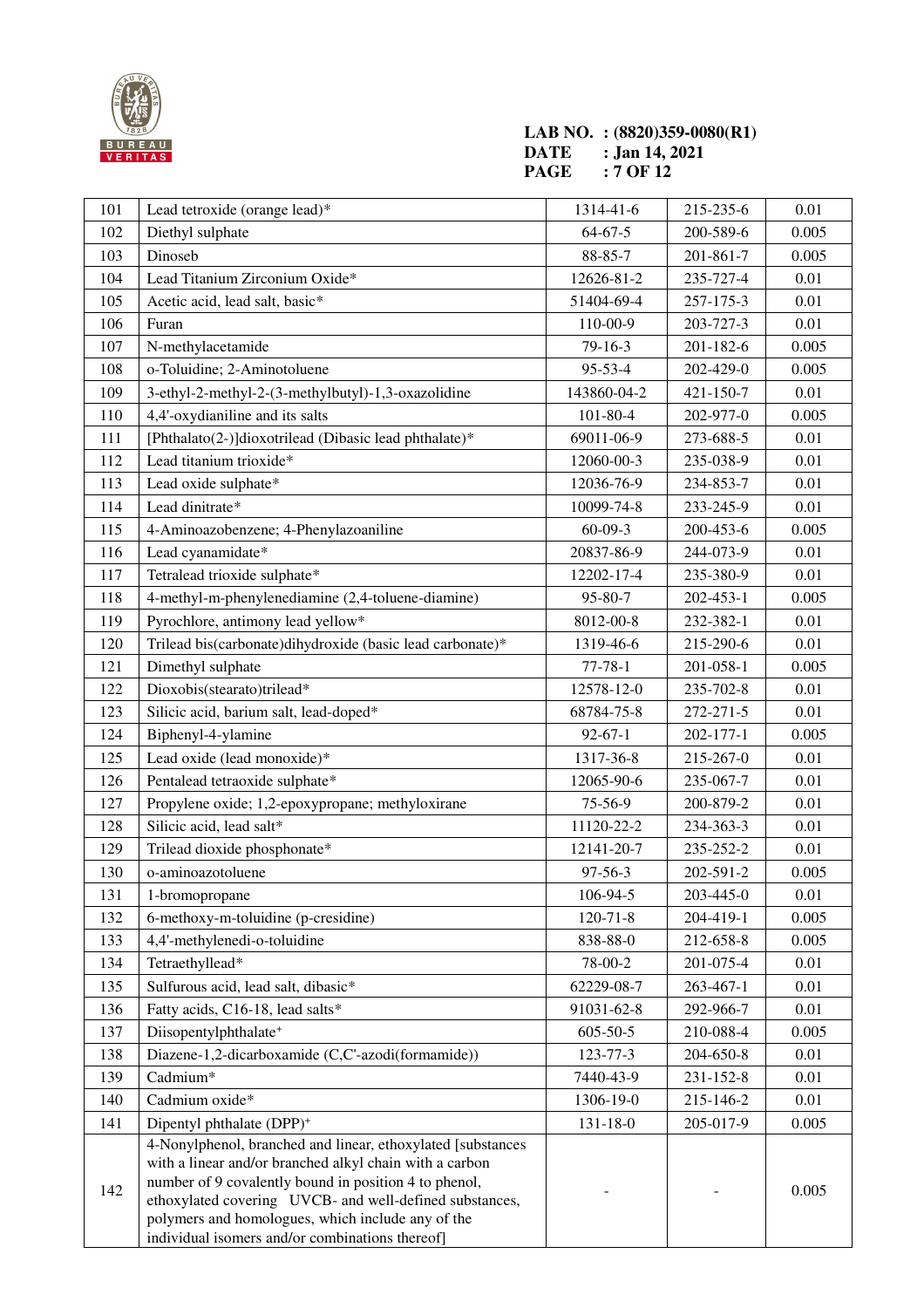

#### **LAB NO. : (8820)359-0080(R1) DATE : Jan 14, 2021 PAGE : 8 OF 12**

| 143 | Ammonium pentadecafluorooctanoate (APFO) <sup>#</sup>                                                                                                                                                                                                                                                       | 3825-26-1                        | 223-320-4               | 0.005 |
|-----|-------------------------------------------------------------------------------------------------------------------------------------------------------------------------------------------------------------------------------------------------------------------------------------------------------------|----------------------------------|-------------------------|-------|
| 144 | Pentadecafluorooctanoic acid (PFOA) <sup>#</sup>                                                                                                                                                                                                                                                            | $335 - 67 - 1$                   | 206-397-9               | 0.005 |
| 145 | Cadmium sulphide*                                                                                                                                                                                                                                                                                           | 1306-23-6                        | 215-147-8               | 0.01  |
| 146 | Dihexyl phthalate                                                                                                                                                                                                                                                                                           | 84-75-3                          | 201-559-5               | 0.005 |
| 147 | Disodium<br>3,3'-[[1,1'-biphenyl]-4,4'-diylbis(azo)]bis(4-aminonaphthalene<br>-1-sulphonate) (C.I. Direct Red 28)                                                                                                                                                                                           | 573-58-0                         | 209-358-4               | 0.005 |
| 148 | Disodium<br>4-amino-3-[[4'-[(2,4-diaminophenyl)azo][1,1'-biphenyl]-4-yl]a<br>zo] -5-hydroxy-6-(phenylazo)naphthalene-2,7-disulphonate<br>(C.I. Direct Black 38)                                                                                                                                             | 1937-37-7                        | 217-710-3               | 0.005 |
| 149 | Imidazolidine-2-thione (2-imidazoline-2-thiol)                                                                                                                                                                                                                                                              | 96-45-7                          | 202-506-9               | 0.005 |
| 150 | Lead di(acetate)*                                                                                                                                                                                                                                                                                           | $301 - 04 - 2$                   | 206-104-4               | 0.01  |
| 151 | Trixylyl phosphate                                                                                                                                                                                                                                                                                          | 25155-23-1                       | 246-677-8               | 0.005 |
| 152 | Cadmium chloride*                                                                                                                                                                                                                                                                                           | 10108-64-2                       | 233-296-7               | 0.01  |
| 153 | 1,2-Benzenedicarboxylic acid, dihexyl ester, branched and<br>linear <sup>++</sup>                                                                                                                                                                                                                           | 68515-50-4                       | 271-093-5               | 0.005 |
| 154 | Sodium peroxometaborate*                                                                                                                                                                                                                                                                                    | 7632-04-4                        | 231-556-4               | 0.01  |
| 155 | Sodium perborate; perboric acid, sodium salt*                                                                                                                                                                                                                                                               |                                  | 239-172-9;<br>234-390-0 | 0.01  |
| 156 | Cadmium fluoride*                                                                                                                                                                                                                                                                                           | 7790-79-6                        | 232-222-0               | 0.01  |
| 157 | Cadmium sulphate*                                                                                                                                                                                                                                                                                           | 10124-36-4;<br>31119-53-6        | 233-331-6               | 0.01  |
| 158 | 2-benzotriazol-2-yl-4,6-di-tert-butylphenol (UV-320)                                                                                                                                                                                                                                                        | 3846-71-7                        | 223-346-6               | 0.005 |
| 159 | 2-(2H-benzotriazol-2-yl)-4,6-ditertpentylphenol (UV-328)                                                                                                                                                                                                                                                    | 25973-55-1                       | 247-384-8               | 0.005 |
| 160 | 2-ethylhexyl-10-ethyl-4,4-dioctyl-7-oxo-8-oxa-3,5-dithia-4-st<br>annatetradecanoate (DOTE) <sup><i>b</i></sup>                                                                                                                                                                                              | 15571-58-1                       | 239-622-4               | 0.01  |
| 161 | Reaction mass of<br>2-ethylhexyl-10-ethyl-4,4-dioctyl-7-oxo-8-oxa-3,5-dithia-4-st<br>annatetradecanoate and 2-ethylhexyl<br>-10-ethyl-4-[[2-[(2-ethylhexyl)oxy]-2-oxoethyl]thio]-4-octyl-7<br>-oxo-8-oxa-3,5-dithia-4-stannatetradecanoate (reaction mass<br>of DOTE and MOTE) <sup><math>\Phi</math></sup> |                                  |                         | 0.01  |
| 162 | 1,2-benzenedicarboxylic acid, di-C6-10-alkyl esters;<br>1,2-benzenedicarboxylic acid, mixed decyl and hexyl and<br>octyl diesters with $\geq 0.3\%$ of dihexyl phthalate (EC No.<br>$201 - 559 - 5$                                                                                                         | $68515 - 51 - 5$ ;<br>68648-93-1 | 271-094-0;<br>272-013-1 | 0.01  |
| 163 | 5-sec-butyl-2-(2,4-dimethylcyclohex-3-en-1-yl)-5-methyl-1,3-<br>dioxane $[1]$ ,<br>5-sec-butyl-2-(4,6-dimethylcyclohex-3-en-1-yl)-5-methyl-1,3-<br>dioxane [2]<br>[covering any of the individual isomers of [1] and [2] or any<br>combination thereof]                                                     |                                  |                         | 0.01  |
| 164 | 1,3-propanesultone                                                                                                                                                                                                                                                                                          | 1120-71-4                        | 214-317-9               | 0.005 |
| 165 | 2,4-di-tert-butyl-6-(5-chlorobenzotriazol-2-yl)phenol<br>$(UV-327)$                                                                                                                                                                                                                                         | 3864-99-1                        | 223-383-8               | 0.005 |
| 166 | 2-(2H-benzotriazol-2-yl)-4-(tert-butyl)-6-(sec-butyl)phenol<br>$(UV-350)$                                                                                                                                                                                                                                   | 36437-37-3                       | 253-037-1               | 0.005 |
| 167 | Nitrobenzene                                                                                                                                                                                                                                                                                                | 98-95-3                          | 202-716-0               | 0.005 |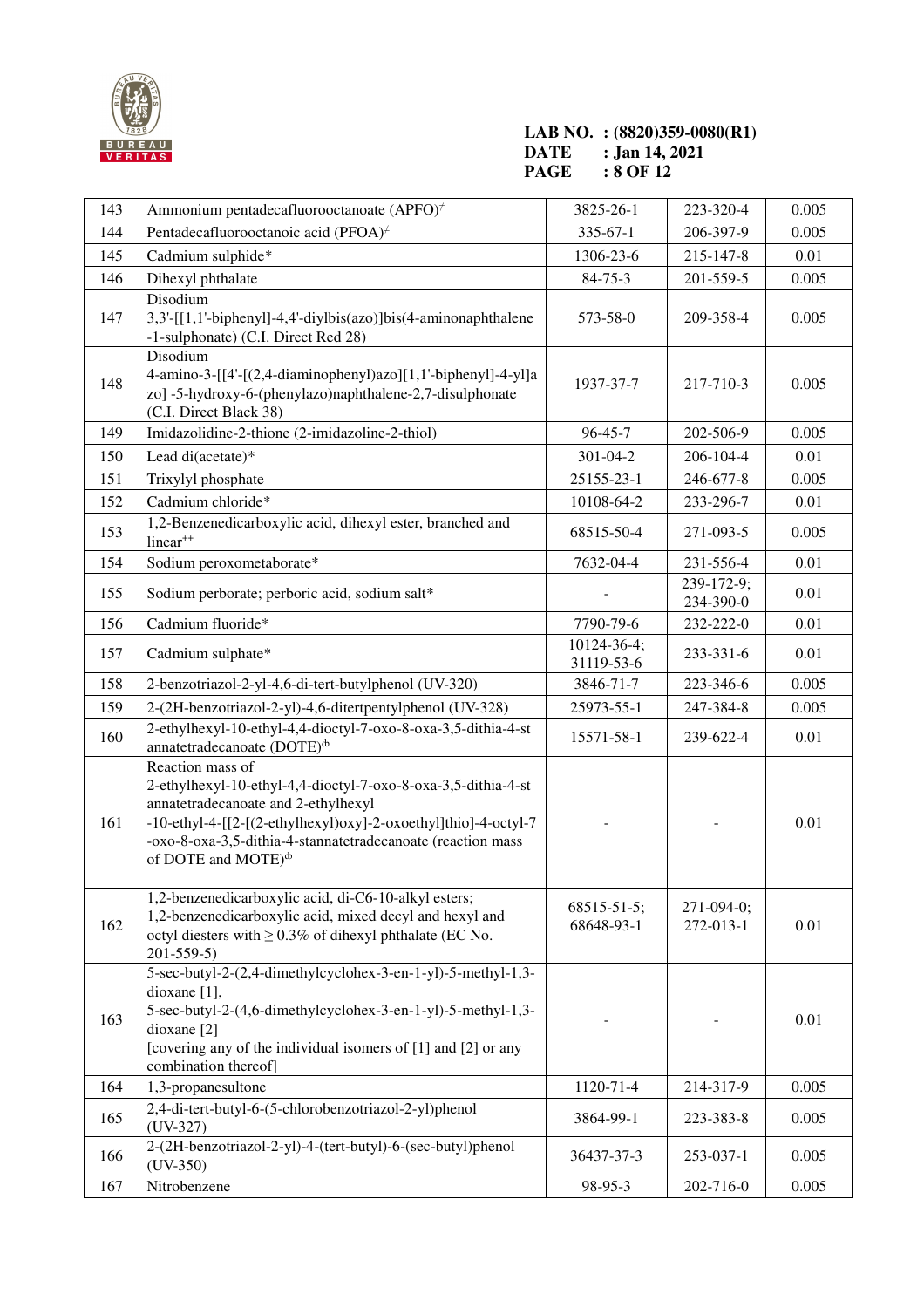

#### **LAB NO. : (8820)359-0080(R1) DATE : Jan 14, 2021 PAGE : 9 OF 12**

| 168 | Perfluorononan-1-oic acid acid and its sodium and ammonium<br>salts                                                                                                                                                                                                                                                       | $375 - 95 - 1;$<br>21049-39-8;<br>4149-60-4 | 206-801-3                     | 0.005 |
|-----|---------------------------------------------------------------------------------------------------------------------------------------------------------------------------------------------------------------------------------------------------------------------------------------------------------------------------|---------------------------------------------|-------------------------------|-------|
| 169 | Benzo[a]pyrene                                                                                                                                                                                                                                                                                                            | $50 - 32 - 8$                               | 200-028-5                     | 0.005 |
| 170 | 4,4'-isopropylidenediphenol (bisphenol A; BPA)                                                                                                                                                                                                                                                                            | 80-05-7                                     | 201-245-8                     | 0.005 |
| 171 | 4-Heptylphenol, branched and linear [substances with a linear<br>and/or branched alkyl chain with a carbon number of 7<br>covalently bound predominantly in position 4 to phenol,<br>covering also UVCB- and well-defined substances which<br>include any of the individual isomers or a combination<br>thereof] (4-Hpbl) |                                             |                               | 0.005 |
| 172 | Nonadecafluorodecanoic acid (PFDA) and its sodium and<br>ammonium salts                                                                                                                                                                                                                                                   | 3830-45-3,<br>335-76-2,<br>3108-42-7        | -,<br>206-400-3,<br>221-470-5 | 0.005 |
| 173 | p-(1,1-dimethylpropyl)phenol (PTAP)                                                                                                                                                                                                                                                                                       | 80-46-6                                     | 201-280-9                     | 0.005 |
| 174 | Perfluorohexane-1-sulphonic acid and its salts                                                                                                                                                                                                                                                                            |                                             |                               | 0.005 |
| 175 | Dechlorane plus (including any of its individual anti- and<br>syn-isomers or any combination thereof)                                                                                                                                                                                                                     | 13560-89-9;<br>135821-74-8;<br>135821-03-3  |                               | 0.005 |
| 176 | Benz[a]anthracene                                                                                                                                                                                                                                                                                                         | $56 - 55 - 3$                               | 200-280-6                     | 0.005 |
| 177 | Cadmium nitrate*                                                                                                                                                                                                                                                                                                          | 10325-94-7                                  | 233-710-6                     | 0.005 |
| 178 | Cadmium carbonate*                                                                                                                                                                                                                                                                                                        | 513-78-0                                    | 208-168-9                     | 0.005 |
| 179 | Cadmium hydroxide*                                                                                                                                                                                                                                                                                                        | 21041-95-2                                  | 244-168-5                     | 0.005 |
| 180 | Chrysene                                                                                                                                                                                                                                                                                                                  | 218-01-9                                    | 205-923-4                     | 0.005 |
| 181 | Reaction products of 1,3,4-thiadiazolidine-2,5-dithione,<br>formaldehyde and 4-heptylphenol, branched and linear<br>(RP-HP) [with  No 0.1% w/w 4-heptylphenol, branched and<br>linear]                                                                                                                                    |                                             |                               | 0.005 |
| 182 | Trimellitic Anhydride (TMA)                                                                                                                                                                                                                                                                                               | 209-008-0                                   | 552-30-7                      | 0.005 |
| 183 | Dicyclohexyl phthalate (DCHP)                                                                                                                                                                                                                                                                                             | 201-545-9                                   | $84-61-7$                     | 0.005 |
| 184 | Benzo[ghi]perylene                                                                                                                                                                                                                                                                                                        | 191-24-2                                    | 205-883-8                     | 0.005 |
| 185 | Decamethylcyclopentasiloxane(D5)                                                                                                                                                                                                                                                                                          | 541-02-6                                    | 208-764-9                     | 0.005 |
| 186 | Disodium octaborate*                                                                                                                                                                                                                                                                                                      | 12008-41-2                                  | 234-541-0                     | 0.005 |
| 187 | Dodecamethylcyclohexasiloxane(D6)                                                                                                                                                                                                                                                                                         | 540-97-6                                    | 208-762-8                     | 0.005 |
| 188 | Ethylenediamine(EDA)                                                                                                                                                                                                                                                                                                      | $107 - 15 - 3$                              | 203-468-6                     | 0.005 |
| 189 | Lead                                                                                                                                                                                                                                                                                                                      | 7439-92-1                                   | 231-100-4                     | 0.005 |
| 190 | Octamethylcyclotetrasiloxane(D4)                                                                                                                                                                                                                                                                                          | 556-67-2                                    | 209-136-7                     | 0.005 |
| 191 | Terphenyl, hydrogenated                                                                                                                                                                                                                                                                                                   | 61788-32-7                                  | 262-967-7                     | 0.005 |
| 192 | 2,2-bis(4'-hydroxyphenyl)-4-methylpentane                                                                                                                                                                                                                                                                                 | 6807-17-6                                   | 401-720-1                     | 0.005 |
| 193 | Benzo[k]fluoranthene                                                                                                                                                                                                                                                                                                      | 207-08-9                                    | 205-916-6                     | 0.005 |
| 194 | Fluoranthene                                                                                                                                                                                                                                                                                                              | $206 - 44 - 0$                              | 205-912-4                     | 0.005 |
| 195 | Phenanthrene                                                                                                                                                                                                                                                                                                              | $85 - 01 - 8$                               | 201-581-5                     | 0.005 |
| 196 | Pyrene                                                                                                                                                                                                                                                                                                                    | 129-00-0                                    | 204-927-3                     | 0.005 |
| 197 | 1,7,7-trimethyl-3-(phenylmethylene)bicyclo[2.2.1] heptan-2-o<br>ne(3-benzylidene camphor; 3-BC)                                                                                                                                                                                                                           | 15087-24-8                                  | 239-139-9                     | 0.005 |
| 198 | 2-methoxyethyl acetate                                                                                                                                                                                                                                                                                                    | 110-49-6                                    | 203-772-9                     | 0.005 |
| 199 | Tris(4-nonylphenyl, branched and linear) phosphite (TNPP)<br>with $\geq 0.1\%$ w/w of 4-nonylphenol, branched and linear<br>$(4-NP)$                                                                                                                                                                                      |                                             |                               | 0.005 |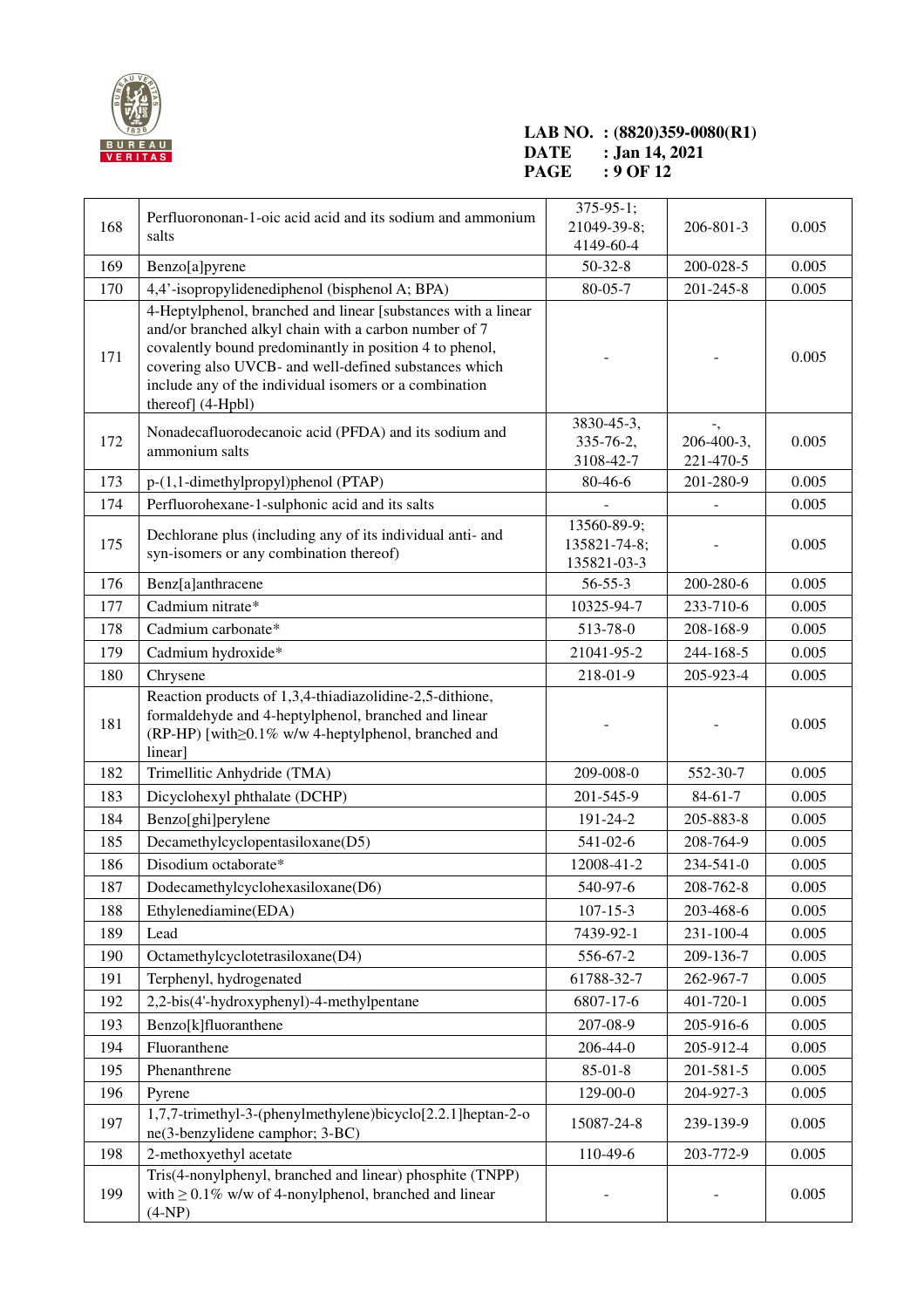

#### **LAB NO. : (8820)359-0080(R1) DATE** : Jan 14, 2021<br>**PAGE** : 10 OF 12 **: 10 OF 12**

| 200 | 2,3,3,3-tetrafluoro-2-(heptafluoropropoxy) propionic acid, its<br>salts and its acyl halides(covering any of their individual<br>isomers and combinations thereof) |                          |                 | 0.005 |
|-----|--------------------------------------------------------------------------------------------------------------------------------------------------------------------|--------------------------|-----------------|-------|
| 201 | 4-tert-butylphenol (PTBP)                                                                                                                                          | $98 - 54 - 4$            | $202 - 679 - 0$ | 0.005 |
| 202 | 2-benzyl-2-dimethylamino-4'-morpholinobutyrophenone                                                                                                                | 119313-12-1              | $404 - 360 - 3$ | 0.005 |
| 203 | 2-methyl-1-(4-methylthiophenyl)-2-morpholinopropan-1-one                                                                                                           | 71868-10-5               | $400 - 600 - 6$ | 0.005 |
| 204 | Diisohexyl phthalate                                                                                                                                               | 71850-09-4               | 276-090-2       | 0.005 |
| 205 | Perfluorobutane sulfonic acid(PFBS) and its salts                                                                                                                  | $\overline{\phantom{0}}$ |                 | 0.005 |
| 206 | 1-vinylimidazole                                                                                                                                                   | 1072-63-5                | $214 - 012 - 0$ | 0.005 |
| 207 | 2-methylimidazole                                                                                                                                                  | 693-98-1                 | 211-765-7       | 0.005 |
| 208 | Butyl 4-hydroxybenzoate                                                                                                                                            | $94 - 26 - 8$            | 202-318-7       | 0.005 |
| 209 | Dibutylbis(pentane-2,4-dionato-O,O')tin                                                                                                                            | 22673-19-4               | $245 - 152 - 0$ | 0.005 |

(1) CAS no. 7789-12-0 refers to sodium dichromate dihydrate

(2) CAS no. 10588-01-9 refers to anhydrous sodium dichromate

 $^{(3)}$  CAS no. 3194-55-6 refers to a specific HBCDD - 1,2,5,6,9,10-hexabromocyclododecane

(4) CAS no. 25637-99-4 refers to unspecific HBCDD isomer composition

 $<sup>(5)</sup> CAS$  no. 1330-43-4 refers to disodium tetraborate, anhydrous</sup>

(6) CAS no. 12179-04-3 refers to sodium tetraborate, pentahydrate

(7) CAS no. 1303-96-4 refers to sodium tetraborate, decahydrate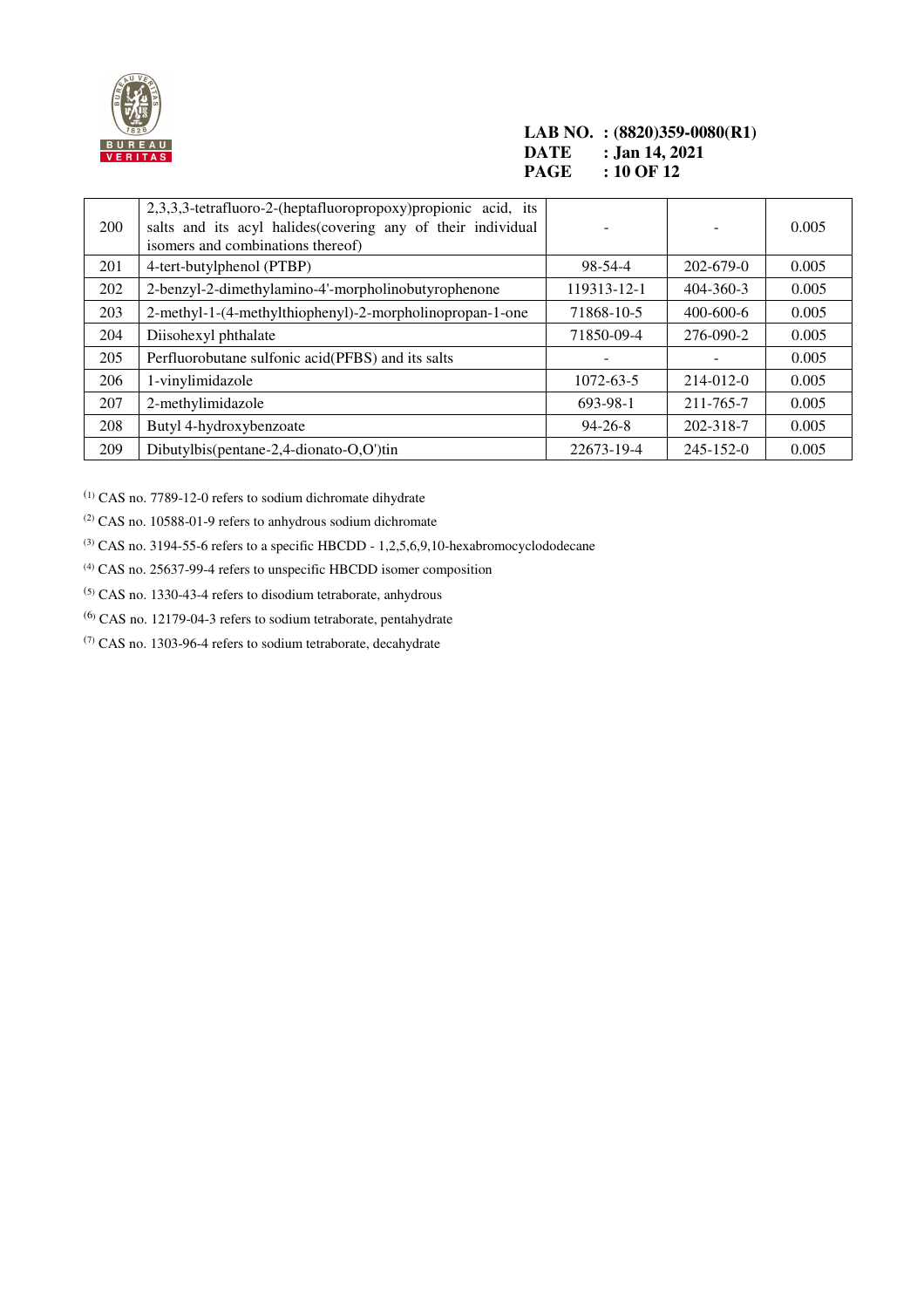

**LAB NO. : (8820)359-0080(R1) DATE : Jan 14, 2021 PAGE : 11 OF 12** 

#### Remark:

- 1. PBT = Persistent, bio accumulative and toxic as defined in Regulation (EC) No 1907/2006
- 2. vPvB = Very persistent and very bio accumulative as defined in Regulation (EC) No 1907/2006
- 3. \*Result is based on the heavy metal or inorganic element concentration. Due to the limit of the analytical technology available, any further investigation is not feasible. The client is strongly advised to review the chemical formulation to ascertain.
- 4. \*\*Result is identified by tributyltin (TBT). Due to the limit of the analytical technology available, any further investigation is not feasible. The client is strongly advised to review the chemical formulation to ascertain.
- 5. §TGIC (1,3,5-tris(oxiranylmethyl)-1,3,5-triazine-2,4,6(1H,3H,5H)-trione) and β-TGIC (1,3,5-tris[(2S and 2R)-2,3-epoxypropyl]-1,3,5-triazine-2,4,6-(1H,3H,5H)-trione) are reported as a mixture.
- 6. <sup>a</sup>Refer to Aluminosilicate, Refractory Ceramic Fibres fulfil the three following conditions: a) oxides of aluminium and silicon are the main components present (in the fibres) within variable concentration ranges b) fibres have a length weighted geometric mean diameter less two standard geometric errors of 6 or less micrometres (um) c) alkaline oxide and alkali earth oxide (Na2O+K2O+CaO+MgO+BaO) content less or equal to 18% by weight.
- 7. bRefer to Zirconia Aluminosilicate, Refractory Ceramic Fibres fulfil the three following conditions: a) oxides of aluminium, silicon and zirconium are the main components present (in the fibres) within variable concentration ranges b) fibres have a length weighted geometric mean diameter less two standard geometric errors of 6 or less micrometres (µm). c) alkaline oxide and alkali earth oxide (Na2O+K2O+CaO+MgO+BaO) content less or equal to 18% by weight.
- 8. <sup>+</sup> [1,2-Benzenedicarboxylic acid, dipentylester, branched and linear] is a mixture of phthalates contains DPP, DIPP and N-pentyl-isopentylphtalate.
- 9. ≠PFOA and APFO are reported together. The result is based on PFOA concentration. Due to the limit of the analytical technology available, any further investigation is not feasible. The client is strongly advised to review the chemical formulation to ascertain.
- 10. ++[1,2-Benzenedicarboxylic acid, dihexyl ester, branched and linear] is a mixture of phthalates contains dihexyl phthalate.
- 11. *bResult is based on the tin metal concentration, and further confirmation for checking DBT, DOTE & MOTE concentration.*